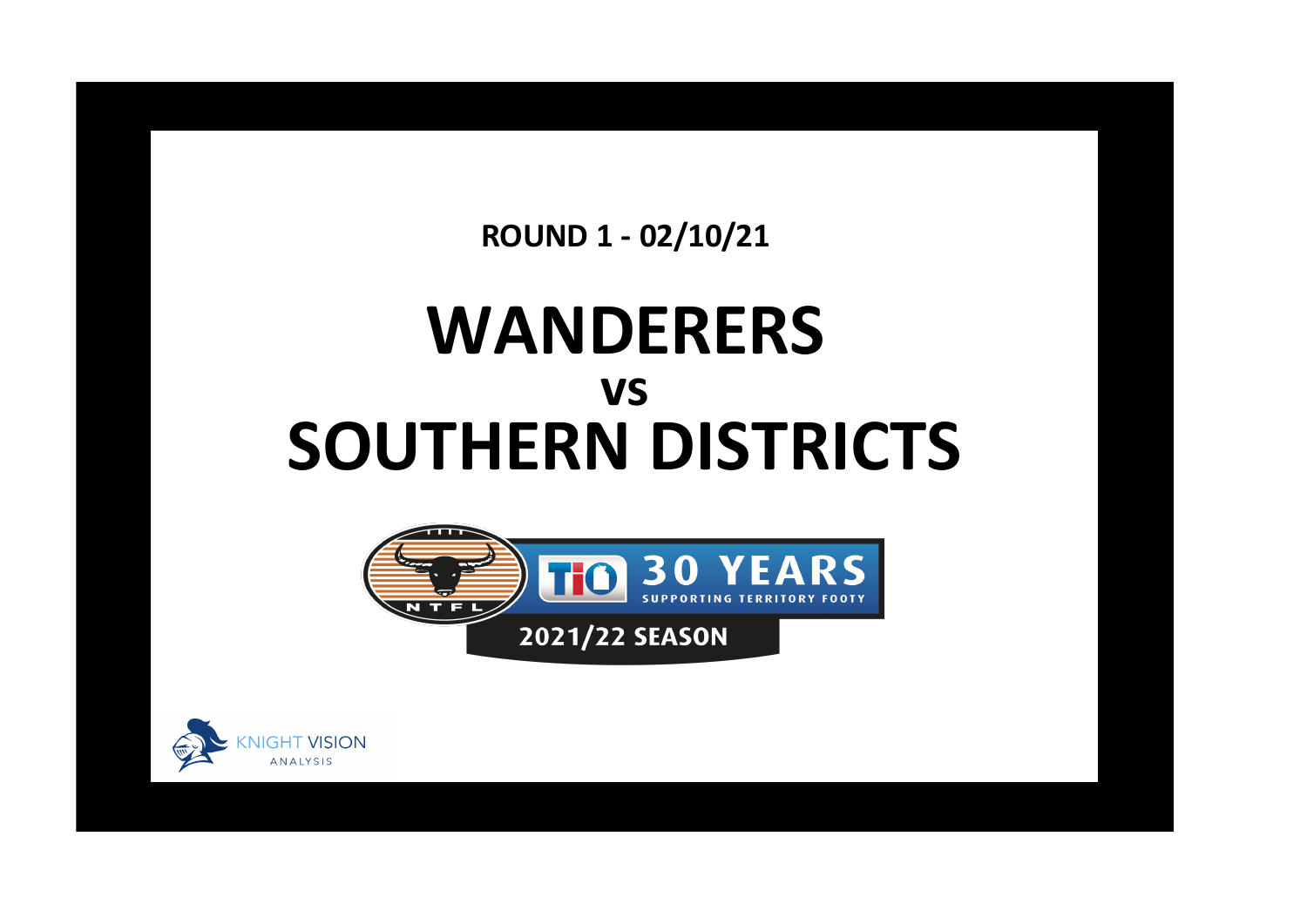|                |                         | <b>Wanderers</b>        |                |                |                          | <b>Differential</b>     |                         |                         |                |                         |              |                |                |                |              |
|----------------|-------------------------|-------------------------|----------------|----------------|--------------------------|-------------------------|-------------------------|-------------------------|----------------|-------------------------|--------------|----------------|----------------|----------------|--------------|
| Q1             | Q <sub>2</sub>          | Q <sub>3</sub>          | Q4             | <b>TOTAL</b>   |                          | Q1                      | Q <sub>2</sub>          | Q <sub>3</sub>          | Q <sub>4</sub> | <b>TOTAL</b>            | Q1           | Q <sub>2</sub> | Q <sub>3</sub> | Q <sub>4</sub> | <b>TOTAL</b> |
| 52             | 45                      | 55                      | 51             | 203            | <b>Kicks</b>             | 46                      | 45                      | 44                      | 49             | 184                     | $+6$         | $\Omega$       | $+11$          | $+2$           | $+19$        |
| 20             | 26                      | 26                      | 22             | 94             | <b>Handballs</b>         | 32                      | 30                      | 25                      | 19             | 106                     | $-12$        | $-4$           | $+1$           | $+3$           | $-12$        |
| 72             | 71                      | 81                      | 73             | 297            | <b>Disposals</b>         | 78                      | 75                      | 69                      | 68             | 290                     | $-6$         | $-4$           | $+12$          | $+5$           | $+7$         |
| 2.60           | 1.73                    | 2.12                    | 2.32           | 2.16           | <b>K:H Ratio</b>         | 1.44                    | 1.50                    | 1.76                    | 2.58           | 1.74                    | $+1.16$      | $+0.23$        | $+0.36$        | $-0.26$        | $+0.42$      |
| 63%            | 67%                     | 65%                     | 63%            | 65%            | Kick Eff. %              | 74%                     | 67%                     | 80%                     | 65%            | 71%                     | $-10%$       | 0%             | $-14%$         | $-3%$          | $-7%$        |
| 90%            | 81%                     | 88%                     | 73%            | 83%            | <b>Handball Eff. %</b>   | 78%                     | 90%                     | 76%                     | 89%            | 83%                     | $+12%$       | $-9%$          | $+12%$         | $-17%$         | $-0%$        |
| 5              | 5                       | $\overline{2}$          | 7              | 19             | <b>Clangers</b>          | 4                       | 8                       | 4                       | 8              | 24                      | $+1$         | $-3$           | $-2$           | $-1$           | $-5$         |
| 23             | 29                      | 30                      | 29             | 111            | <b>Cont. Poss</b>        | 30                      | 23                      | 17                      | 26             | 96                      | $-7$         | $+6$           | $+13$          | $+3$           | $+15$        |
| 46             | 41                      | 51                      | 45             | 183            | <b>Unc. Poss</b>         | 47                      | 49                      | 52                      | 40             | 188                     | $-1$         | $-8$           | $-1$           | $+5$           | $-5$         |
| 21             | 17                      | 23                      | 18             | 79             | <b>Marks</b>             | 19                      | 18                      | 25                      | 21             | 83                      | $+2$         | $-1$           | $-2$           | $-3$           | $-4$         |
| 21             | 15                      | 20                      | 18             | 74             | <b>Unc. Marks</b>        | 16                      | 16                      | 24                      | 20             | 76                      | $+5$         | $-1$           | $-4$           | $-2$           | $-2$         |
| 0              | $\overline{2}$          | $\overline{\mathbf{3}}$ | 0              | 5              | <b>Cont. Marks</b>       | 3                       | $\overline{2}$          | 1                       | 1              | $\overline{\mathbf{z}}$ | $-3$         | $\Omega$       | $+2$           | $-1$           | $-2$         |
| $\overline{2}$ | 3                       | $\mathbf{1}$            | $\overline{2}$ | 8              | <b>Int. Marks</b>        | 2                       | 4                       | $\overline{2}$          | 4              | 12                      | $\mathbf{0}$ | $-1$           | $-1$           | $-2$           | $-4$         |
| $\mathbf{2}$   | $\mathbf{1}$            | 4                       | 0              | $\overline{7}$ | <b>F50 Marks</b>         | $\overline{2}$          | $\overline{2}$          | $\mathbf{1}$            | 1              | 6                       | $\mathbf{0}$ | $-1$           | $+3$           | $-1$           | $+1$         |
| 17             | 20                      | 21                      | 14             | 72             | <b>Handball Receives</b> | 24                      | 24                      | 18                      | 14             | 80                      | $-7$         | $-4$           | $+3$           | $\mathbf{0}$   | $-8$         |
| 17             | 27                      | 21                      | 26             | 91             | <b>Groundball Gets</b>   | 22                      | 16                      | 13                      | 20             | 71                      | $-5$         | $+11$          | $+8$           | $+6$           | $+20$        |
| $\overline{2}$ | 3                       | $\mathbf 0$             | 4              | 9              | <b>Hitouts</b>           | 10                      | 9                       | 8                       | 10             | 37                      | $-8$         | $-6$           | $-8$           | $-6$           | $-28$        |
| 5              | 6                       | 4                       | 5              | 20             | <b>Clearances</b>        | $\overline{\mathbf{z}}$ | 6                       | $\overline{2}$          | 7              | 22                      | $-2$         | $\Omega$       | $+2$           | $-2$           | $-2$         |
| 10             | 9                       | 9                       | 7              | 35             | <b>Tackles</b>           | 1                       | 6                       | 5                       | 13             | 25                      | $+9$         | $+3$           | $+4$           | $-6$           | $+10$        |
| $\overline{2}$ | 4                       | 7                       | 4              | 17             | <b>One Percenters</b>    | 6                       | 7                       | 3                       | 5              | 21                      | $-4$         | $-3$           | +4             | $-1$           | $-4$         |
| 1              | 3                       | 5                       | $\overline{2}$ | 11             | <b>Spoils</b>            | $\overline{2}$          | 4                       | $\overline{\mathbf{2}}$ | $\overline{2}$ | 10                      | $-1$         | $-1$           | $+3$           | $\mathbf{0}$   | $+1$         |
| 9              | 5                       | $\overline{ }$          | 4              | 25             | <b>Frees For</b>         | 5                       | $\overline{\mathbf{z}}$ | 4                       | 6              | 22                      | $+4$         | $-2$           | $+3$           | $-2$           | $+3$         |
| 5              | $\overline{\mathbf{z}}$ | 4                       | 6              | 22             | <b>Frees Against</b>     | 9                       | 5                       | $\overline{\mathbf{z}}$ | 4              | 25                      | $-4$         | $+2$           | $-3$           | $+2$           | $-3$         |
| 10             | 8                       | 16                      | 9              | 43             | <b>Inside 50s</b>        | 8                       | 13                      | 10                      | 12             | 43                      | $+2$         | $-5$           | $+6$           | $-3$           | $\mathbf{0}$ |
| 5              | 10                      | 8                       | 10             | 33             | <b>Rebound 50s</b>       | 8                       | 4                       | 14                      | $\overline{7}$ | 33                      | $-3$         | $+6$           | $-6$           | $+3$           | $\mathbf{0}$ |
| 50%            | 63%                     | 56%                     | 33%            | 51%            | Score / I50 %            | 63%                     | 38%                     | 20%                     | 33%            | 37%                     | $-13%$       | $+24%$         | +36%           | 0%             | $+14%$       |
| $\overline{2}$ | 4                       | $\overline{2}$          | $\overline{2}$ | 10             | Goals                    | 3                       | 3                       | $\overline{\mathbf{2}}$ | $\mathbf 1$    | 9                       | $-1$         | $+1$           | $\mathbf{0}$   | $+1$           | $+1$         |
| 3              | 1                       | 7                       | 1              | 12             | <b>Behinds</b>           | 2                       | $\overline{2}$          | 0                       | 3              | $\overline{\mathbf{z}}$ | $+1$         | $-1$           | $+7$           | $-2$           | $+5$         |
| 15             | 25                      | 19                      | 13             | 72             | <b>Score</b>             | 20                      | 20                      | 12                      | 9              | 61                      | $-5$         | $+5$           | $+7$           | $+4$           | $+11$        |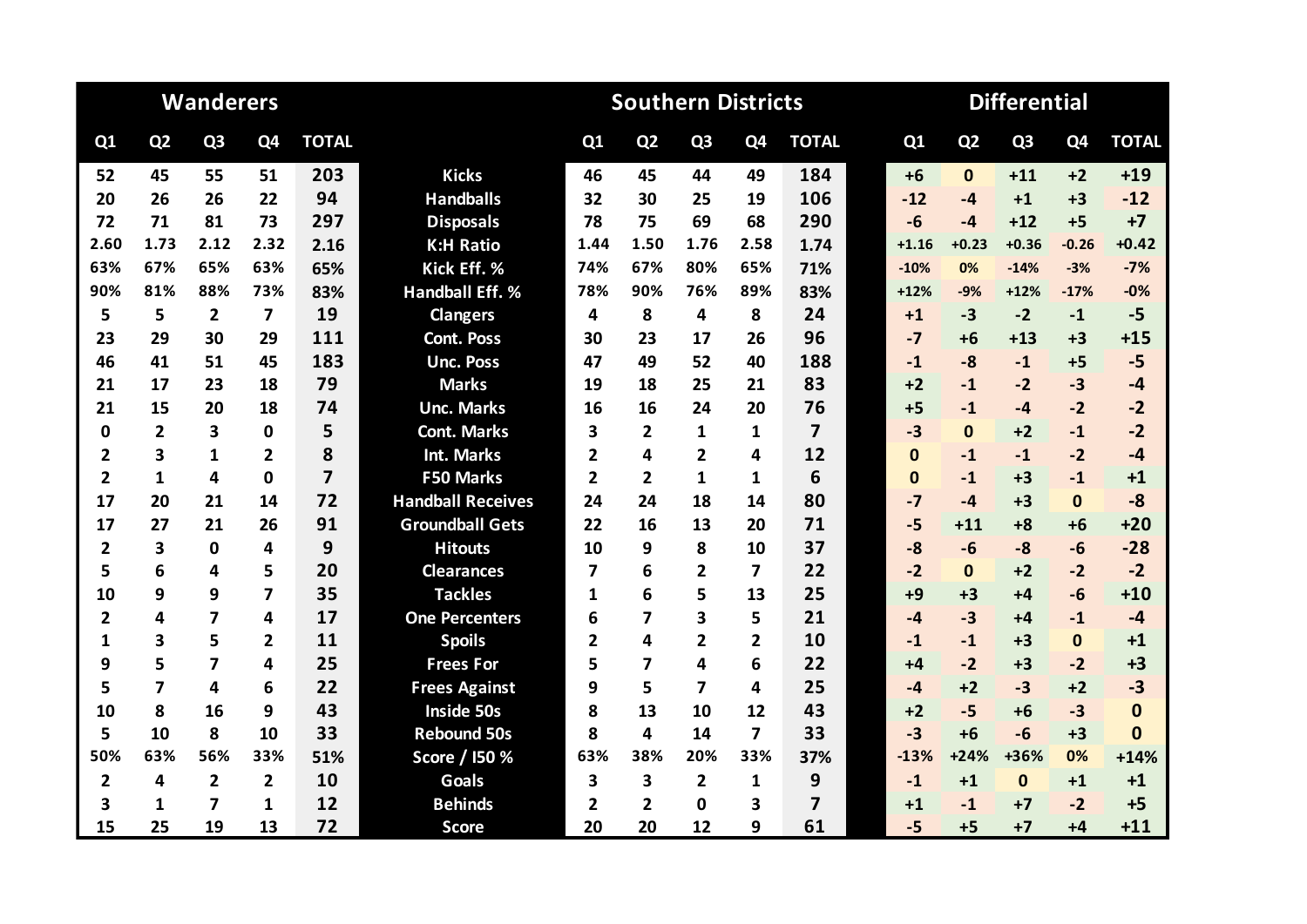|                     |       |              |      |             |           |              |             |           |      |                |           |                       | <b>Wanderers</b> |                |       |             |            |                  |      |           |      |              |            |                |      |                |             |
|---------------------|-------|--------------|------|-------------|-----------|--------------|-------------|-----------|------|----------------|-----------|-----------------------|------------------|----------------|-------|-------------|------------|------------------|------|-----------|------|--------------|------------|----------------|------|----------------|-------------|
| <b>Player</b>       | К     | н            | D    |             | KE% HE%   | CLG          | <b>CP</b>   | <b>UP</b> | М    | UM.            | <b>CM</b> | IM                    | <b>F50M</b>      | ΗR             | GBG   | но          | <b>CLR</b> | т                | 1%   | <b>SP</b> | FF   | FA           | <b>150</b> | <b>R50</b>     | G    | B              | <b>SA</b>   |
| 06 B O'Connell      | 18    | 8            | 26   |             | 67% 100%  | 1            | 4           | 22        | 9    | 9              | 0         | $\Omega$              | 1                | 8              | 4     | 0           | 1          | 0                | 0    | 0         | 0    | 3            | 9          | $\mathbf{1}$   | 1    | 2              | 2           |
| 29 W Williams       | 19    | 7            | 26   | 63%         | 57%       | 5            | 6           | 21        | 8    | 8              | 0         | 1                     | 0                | 8              | 6     | 0           | 0          | 0                |      | 0         | 1    | 1            | 4          | 3              | 0    | 0              | 0           |
| 02 J Erlandson      | 18    | 4            | 22   | 61%         | 100%      | 0            | 9           | 13        | 4    | 4              | 0         | 0                     | 0                | 7              | 5     | 0           | 5          | 2                | 0    | 0         | 5    | 1            | 3          | 3              | 1    | 0              | 2           |
| 11 M Totham         | 11    | 8            | 19   | 55%         | 63%       | $\mathbf{1}$ | 10          | 9         | 4    | 4              | 0         | 0                     | 0                | 3              | 10    | 0           | 2          | 0                | 1    | 1         | 0    | $\mathbf{1}$ | 2          | $\mathbf{1}$   | 1    | $\overline{2}$ | 1           |
| 03 K Smith          | 11    | 6            | 17   | 91%         | 100%      | 0            | 6           | 10        | 4    | Δ              | 0         | 1                     | 0                | 3              | 5     | 0           | 2          | $\overline{2}$   | 0    | 0         | 1    | 0            |            | 2              | 0    | 0              | 1           |
| 17 L Johnston       | 10    | 7            | 17   | 60%         | 71%       | 2            | 6           | 10        | 2    | 2              | 0         | 1                     | 0                | 6              | 6     | 0           |            | 0                | 2    | 2         |      | 1            | 2          | 4              | 0    | 0              | 0           |
| 35 Matthew Motlop   | 9     | 7            | 16   | 78%         | 71%       | 1            |             | 9         | 3    | 3              | 0         | 0                     | 0                | 4              | 6     | 0           | 2          | 2                |      | 0         | 2    | 0            |            | 0              | 0    | 0              | 1           |
| 12 D Clee           | 9     | 6            | 15   | 78%         | 67%       | 1            | 8           | 8         | 5    | 5              | 0         | 1                     | 0                | $\overline{2}$ | 7     | $\Omega$    | 3          | 2                | 0    | 0         | 1    | $\mathbf{1}$ | 3          | $\overline{2}$ | 0    | 0              | 1           |
| 21 D Weetra         | 13    | 2            | 15   | 62%         | 100%      | 3            | 5           | 9         | 4    | 3              | 1         | 1                     | 0                | 4              | 3     | 0           | 0          | 2                | 2    | 2         | 2    | 2            | 1          | 2              | 0    | 0              | 0           |
| 01 P Fairhead       | 7     | 6            | 13   | 57%         | 100%      | 0            | 7           | 6         | 5    | 4              | 1         | 0                     | 0                | 1              | 6     | 0           | 0          | 3                | 0    | 0         | 2    | 1            | 5          | 0              | 0    | $\overline{0}$ | 3           |
| 05 S Bates          | 12    | 1            | 13   | 42%         | 100%      | 0            | 3           | 9         | 2    | 2              | 0         | 0                     | 0                | 4              | 3     | 0           | 0          |                  | 0    | 0         | 0    | 0            | 6          | 0              | 2    | 3              | 0           |
| 18 M Taylor         | 9     | 4            | 13   | 78%         | 100%      | 0            | 3           | 10        | 5    | 5              | 0         | 0                     | 0                | 4              | 2     | 2           | 0          | 3                | 2    | 1         | 2    | $\mathbf{1}$ | 0          | 4              | 0    | 0              | 0           |
| 08 K Fejo           | 6     | 4            | 10   | 67%         | 75%       | 0            | 3           | 6         | 2    | 2              | 0         | $\mathbf{1}$          | 0                | 4              | 2     | 0           | 0          | 6                | 0    | 0         | 1    | 0            |            | 1              | 0    | 0              | 1           |
| 16 J Tipiloura      | 6     | 4            | 10   | 67%         | 75%       | 2            | 4           |           | 2    | 2              | 0         | 0                     | 0                | 4              | 4     | 0           |            | 0                | 2    | 0         | 0    | 1            |            | $\mathbf{1}$   | 1    | 0              | 0           |
| 22 S Tipiloura      | 6     | 4            | 10   | 50%         | 100%      | 0            | 6           | 4         | 4    | $\mathbf{1}$   | 3         | 0                     | 4                | 1              | 2     | 0           | 0          | 0                | 0    | 0         | 2    | 0            | 0          | 0              | 2    | 3              | 3           |
| 20 N Jones-Cubillo  | 5     | 4            | 9    |             | 60% 100%  | 0            | 6           | 3         | 1    | $\mathbf{1}$   | 0         | 0                     | 0                | 1              | 6     | 0           | 0          | 3                | 3    | 3         | 0    | 0            | 0          | 3              | 0    | 0              | 0           |
| 04 Jerome Motlop    | 6     | 2            | 8    | 50%         | 50%       | 1            | 5           | 3         | 2    | 2              | 0         | 0                     | 0                | 1              | 4     | 0           | 3          | 5                | 0    | 0         | 1    | 2            |            | $\mathbf{1}$   | 1    | 0              | 0           |
| 13 B Motlop         | 6     | $\mathbf{2}$ | 8    |             | 100% 100% | 0            | 6           |           | 2    | 2              | 0         | 0                     | 0                | 1              | 5     | 0           | 0          |                  |      | 1         |      | 3            | 0          | 2              | 0    | 0              | 0           |
| 14 Joel Cubillo     | 6     | 2            | 8    |             | 33% 100%  | 2            | 1           | 4         | 2    | $\overline{2}$ | 0         | 0                     | 0                | 2              | 1     | 0           | 0          | 2                | 2    | 1         | 0    | 1            | 1          | 1              | 0    | 0              | 0           |
| 19 J Adams          | 2     | 5.           | 7    | 100%        | 80%       | 0            | 3<br>n mana | 4         | 2    | 2              | 0         | $\mathbf{1}$<br>----- | 0                | 2              | 2     | 1<br>manan. | 0          | 1<br><b>DOM:</b> | 0    | 0         | 2    | 1            | 0          | 0              | 0    | 0<br>manan a   | 0<br>omonom |
| 15 M Garton         | 5     | 1            | 6    | 20%         | 100%      | 0            | 1           | 5         | 4    | 4              | 0         | 0                     | 2                | 1              | 0     | 6           | 0          | 0                | 0    | 0         | 1    | 0            | 1          | 0              | 1    | 2              | 0           |
| 25 W Walters        | 5     | 0            | 5    |             | 80% ##### | 0            | 2           | 4         | 3    | 3              | 0         | 1                     | 0                | 1              | 2     | 0           | 0          | 0                | 0    | 0         | 0    | 1            |            | 1              | 0    | 0              | 0           |
|                     |       |              |      |             |           |              |             |           |      |                |           |                       |                  |                |       |             |            |                  |      |           |      |              |            |                |      |                |             |
| <b>WAND</b>         | -203  | 94           | 297  |             | 65% 83%   | 19           | 111         | 183       | 79   | 74             | 5         | 8                     |                  | 72             | 91    | 9           | 20         | 35               | 17   | 11        | 25   | 22           | 43         | 33             | 10   | 12             | 15          |
| <b>SDFC</b>         | 184   | 106          |      | 290 71% 83% |           | 24           | 96          | 188       | 83   | 76             | 7         | 12                    | 6                | 80             | 71    | 37          | 22         | 25               | 21   | 10        | 22   | 25           | 43         | 33             | 9    | 7              | 12          |
| <b>Differential</b> | $+19$ | $-12$        | $+7$ | $-7%$       | $-0%$     | -5           | $+15$       | $-5$      | $-4$ | $-2$           | -2        | -4                    | $+1$             | -8             | $+20$ | $-28$       | $-2$       | $+10$            | $-4$ | $+1$      | $+3$ | $-3$         | 0          | $\mathbf 0$    | $+1$ | $+5$           | $+3$        |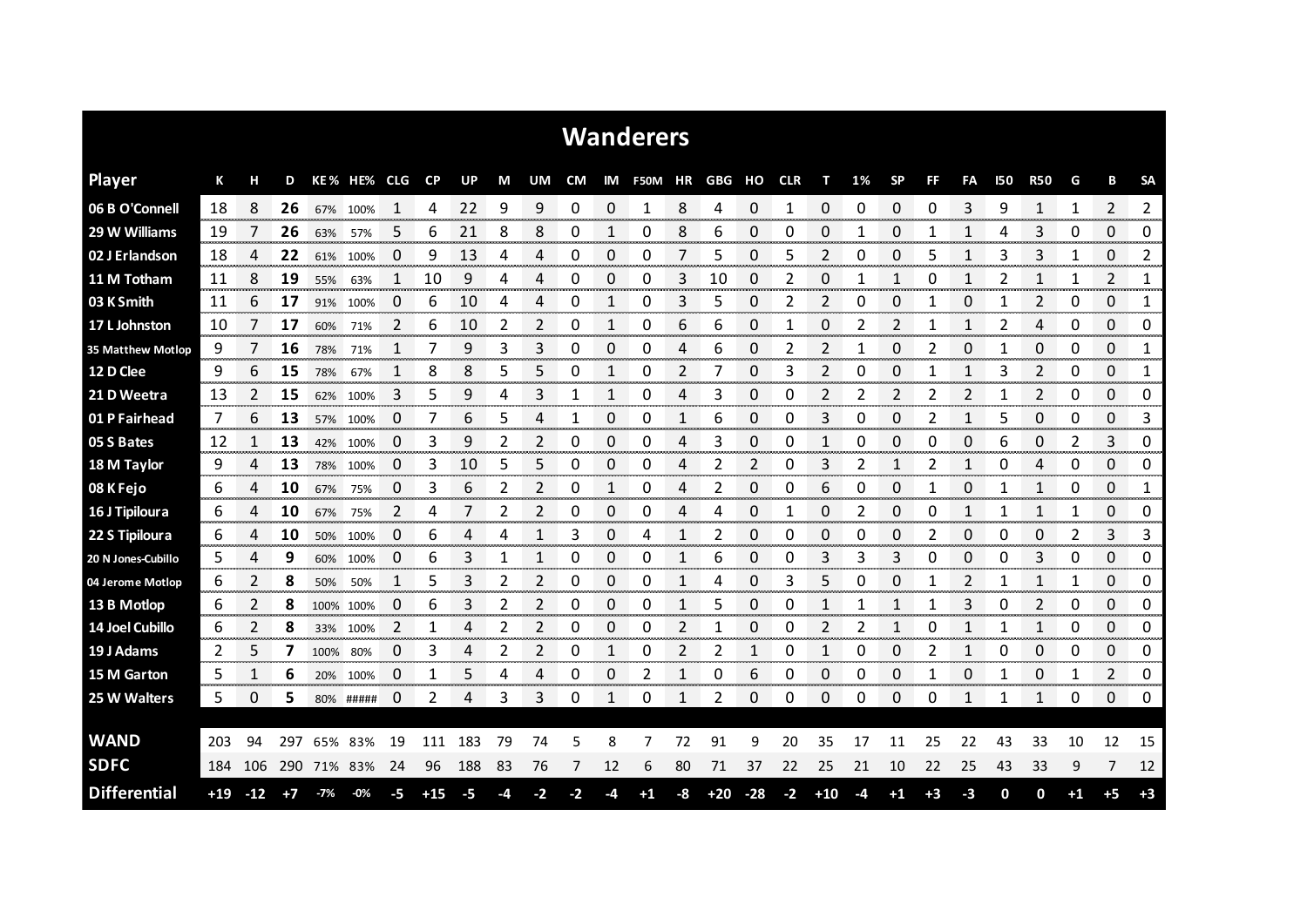|                     |     |       |      |           |             |              |       |         |      |                |      |    | <b>Southern Districts</b> |      |     |           |            |                |    |           |              |              |              |              |                |                |              |
|---------------------|-----|-------|------|-----------|-------------|--------------|-------|---------|------|----------------|------|----|---------------------------|------|-----|-----------|------------|----------------|----|-----------|--------------|--------------|--------------|--------------|----------------|----------------|--------------|
| <b>Player</b>       | К   |       | D    |           | KE% HE% CLG |              | CP    | UP      | М    | UM             | CM   |    | IM F50M HR                |      | GBG | но        | <b>CLR</b> | т              | 1% | <b>SP</b> | FF           | FA           | 150          | <b>R50</b>   | G              | в              | <b>SA</b>    |
| 08 M Bowden         | 18  | 10    | 28   | 89%       | 90%         | 1            |       | 22      | 9    | 8              | 1    | 3  | 0                         | 9    | 5   | 0         | 0          | 1              | 5  | 3         | 1            | $\mathbf{1}$ | 2            | 7            | 0              | 0              | 0            |
| 22 J Sexton         | 12  | 11    | 23   | 58%       | 82%         | 2            | 8     | 14      | 2    | 1              | 1    | 0  | 0                         | 11   | 7   | 0         | 0          | 3              | 2  | 0         | 0            | 2            | 3            | 1            | 0              | 0              | 1            |
| 13 C Gallio         | 15  |       | 22   | 60%       | 86%         | 1            | 6     | 15      | 9    | 8              | 1    | 2  | 0                         | 6    | 4   | 0         | 2          | 1              | 0  | 0         | 1            | 1            | 5            | 2            | 0              | 0              | 1            |
| 10 L Ogden          | 14  | 5     | 19   | 93%       | 100%        | 1            | 4     | 15      | 8    | 8              | 0    | 1  | 0                         | 5    | 2   | 0         | 0          | 2              | 1  | 0         | 3            | 0            | 2            | 3            | 0              | 0              | 0            |
| 29 J Ganley         | 10  | 9     | 19   | 70%       | 78%         | 2            | 6     | 13      | 7    | 6              | 1    | 1  | 1                         | 4    | 3   | 0         | 2          | 1              | 2  | 0         | 2            | $\mathbf{1}$ | 4            | $\mathbf{1}$ | 1              | 0              | 1            |
| 03 J Ross           | 13  | 5.    | 18   | 62%       | 60%         | $\mathbf{1}$ | 7     | 11      | 7    | 7              | 0    | 0  | 2                         | 2    | 5   | 0         | 2          | 0              | 0  | 0         | 3            | 0            | 4            | 0            | 3              | 2              | 4            |
| 34 C McAdam         | 12  | 5     | 17   | 83%       | 80%         | 1            | 7     | 10      | 4    | 4              | 0    | 0  | 0                         | 5    | 6   | 0         | 0          | 0              | 3  | 2         | 1            | 1            | 0            | 7            | 0              | 0              | 0            |
| 20 E Maney          | 8   | 6     | 14   | 25%       | 83%         | 3            | 6     | 8       | 4    | 4              | 0    | 1  | 0                         | 3    | 5   | 0         | 2          | 0              | 0  | 0         | 1            | 2            | $\mathbf{1}$ | 3            | 0              | 0              | 0            |
| 12 M Duffy          | 9   | 4     | 13   | 89%       | 75%         | 1            | 4     | 9       | 6    | 6              | 0    | 1  | 0                         | 3    | 3   | 0         | 3          | 1              | 1  | 0         | 1            | $\mathbf{1}$ | 1            | 0            | 0              | 0              | 1            |
| 24 L Delahey        | 8   | 4     | 12   | 75%       | 50%         | 1            | 2     | 9       | 5    | 5              | 0    | 0  | 0                         | 3    | 2   | 0         | 0          | 1              | 2  | 2         | 0            | $\mathbf{1}$ | 2            | 2            | 0              | 0              | 0            |
| 14 Benjamin Ah Mat  | 9   |       | 11   | 67%       | 100%        |              | 3     | 8       | 2    | 2              | 0    | 0  | 0                         | 3    | 3   | 0         | 2          | 2              | 0  | 0         | 0            | 0            | 3            | 1            | 0              | 0              | 1            |
| 05 D McLachlan      | 7   | 3     | 10   | 71%       | 100%        | $\mathbf{1}$ | 4     | 6       | 2    | 2              | 0    | 0  | 1                         | 2    | 3   | 0         | 0          | 1              | 0  | 0         | 1            | 2            | 2            | 0            | 1              | 0              | 0            |
| 11 J Farrer         | 7   | 3     | 10   |           | 43% 100%    | 1            | 3     | 6       | 2    | $\overline{2}$ | 0    | 0  | 0                         | 4    | 2   | 0         | 0          | 2              |    | 0         | $\mathbf{1}$ | 3            | 0            | 0            | 1              | $\overline{2}$ | $\mathbf{1}$ |
| 18 A Morrish        | 5   | 4     | 9    | 60%       | 75%         | 1            | 6     | 3       | 2    | 1              |      | 1  | 0                         | 2    | 4   | 0         |            | $\mathfrak{p}$ | 2  | 2         | $\mathbf{1}$ | $\mathbf{1}$ | 0            | 2            | 0              | 0              | 0            |
| 16 M McLinden       | 6   |       | 8    | 67%       | 100%        | 0            | 2     |         | 2    |                | Ω    | 0  | 0                         | 2    |     | 0         | 0          |                |    | O         |              | 3            | ∕            |              | 0              |                | 0            |
| 25 C Bowden         | 6   |       | 8    | 67%       | 100%        | 0            | 2     | 6       | 2    |                | Ω    | 1  | 0                         | 3    | 2   | 0         |            | 0              |    | O         |              | 0            | З            |              | 0              | 0              | 0<br>mmmm    |
| 35 P Gallow         | 2   | 6     | 8    | 50%       | 100%        |              | 3     | 6       |      |                | 0    | 0  | 0                         | 5    | 3   | 20        |            |                | 0  | 0         | 0            | 3            |              |              | 0              | 0              | 0            |
| 36 D Robertson      | 5   | 3     | 8    | 60%       | 67%         | 2            | 4     | 3       | 3    |                |      | 0  | 0                         |      | 3   | 7         | Ω          | 0              | 0  | 0         | 0            | 1            | 3            | 0            | 0              | 1              | 0            |
| 02 A Johnson        | 3   | 4     | 7    |           | 67% 100%    |              | 2     | Δ       |      |                | 0    |    | 0                         | 3    |     | 0         | 3          | 2              | 0  | 0         |              | 0            |              | 0            | 0              | 0              | 0            |
| 06 H Armour         | 4   | 3     | 7    |           | 100% 100%   | 0            | 4     | 3       | 1    | 1              | 0    | 0  | 1                         | 2    | 2   | 0         | 2          | 1              |    |           | 3            | 1            | 2            | 0            | $\overline{2}$ | 0              | 1<br>omono e |
| 01 T Demamiel       | 3   | 3     | 6    | 67%       | 67%         |              | 3     | 3       | 3    |                |      | 0  | 1                         |      | 2   | 0         | 0          | O              | 0  | 0         | 0            | 0            | 2            | 0            |                | 0              | 0            |
| 09 K Jones          | 0   | 5     | 5.   | ##### 60% |             | 1            | 3     | 2       |      | 1              | 0    | 0  | 0                         | 1    | 3   | 10        | 1          | 2              | 0  | 0         | 0            | 0            | 0            | 0            | 0              | 0              | 1            |
| <b>SDFC</b>         | 184 | 106   | 290  | 71%       | 83%         | 24           | 96    | 188     | 83   | 76             | 7    | 12 | 6                         | 80   |     | 37        | 22         | 25             | 21 | 10        | 22           | 25           | 43           | 33           | 9              | 7              | 12           |
| <b>WAND</b>         | 203 | 94    | 297  |           | 65% 83%     | 19           |       | 111 183 | 79   | 74             | 5    | 8  | 7                         | 72   | 91  | 9         | 20         | 35             | 17 | 11        | 25           | 22           | 43           | 33           | 10             | 12             | 15           |
| <b>Differential</b> | -19 | $+12$ | $-7$ | $+7%$     | $+0\%$      | $+5$         | $-15$ | $+5$    | $+4$ | $+2$           | $+2$ | +4 | -1                        | $+8$ |     | $-20 +28$ | $+2$       | $-10$          | +4 | -1        | -3           | $+3$         | 0            | 0            | -1             | -5             | -3           |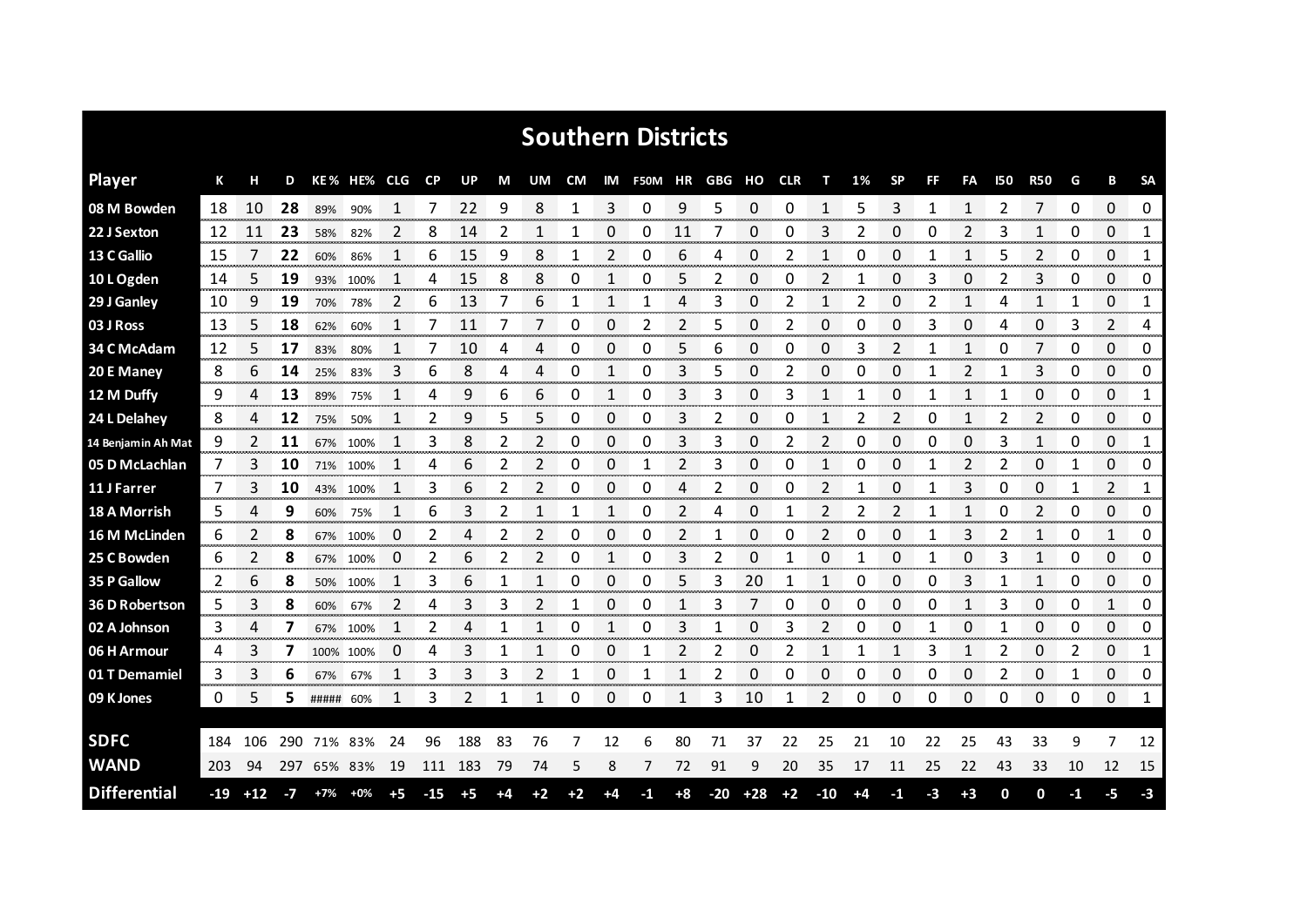|                        | <b>Score Sources</b> |             |  |  |  |  |  |
|------------------------|----------------------|-------------|--|--|--|--|--|
|                        | <b>WAND</b>          | <b>SDFC</b> |  |  |  |  |  |
| <b>Turnover</b>        | 6.10.46              | 5.5.35      |  |  |  |  |  |
| <b>Stoppage</b>        | 3.2.20               | 3.2.20      |  |  |  |  |  |
| Kick In                | 1.0.6                | 1.0.6       |  |  |  |  |  |
| <b>TOTAL</b>           | 10.12.72             | 9.7.61      |  |  |  |  |  |
|                        | Defensive 50         |             |  |  |  |  |  |
| <b>Turnover</b>        | 2.3.15               | 3.2.20      |  |  |  |  |  |
| <b>Stoppage</b>        | 0.0.0                | 0.0.0       |  |  |  |  |  |
| <b>Kick In</b>         | 1.0.6                | 1.0.6       |  |  |  |  |  |
| <b>TOTAL</b>           | 3.3.21               | 4.2.26      |  |  |  |  |  |
|                        | <b>Midfield</b>      |             |  |  |  |  |  |
| <b>Turnover</b>        | 4.7.31               | 2.3.15      |  |  |  |  |  |
| <b>Centre Bounce</b>   | 2.1.13               | 0.0.0       |  |  |  |  |  |
| <b>B/ARC Stoppages</b> | 0.1.1                | 1.1.7       |  |  |  |  |  |
| <b>TOTAL</b>           | 6.9.45               | 3.4.22      |  |  |  |  |  |
|                        | <b>Forward 50</b>    |             |  |  |  |  |  |
| <b>Turnover</b>        | 0.0.0                | 0.0.0       |  |  |  |  |  |
| <b>Stoppage</b>        | 1.0.6                | 2.1.13      |  |  |  |  |  |
| <b>TOTAL</b>           | 1.0.6                | 2.1.13      |  |  |  |  |  |